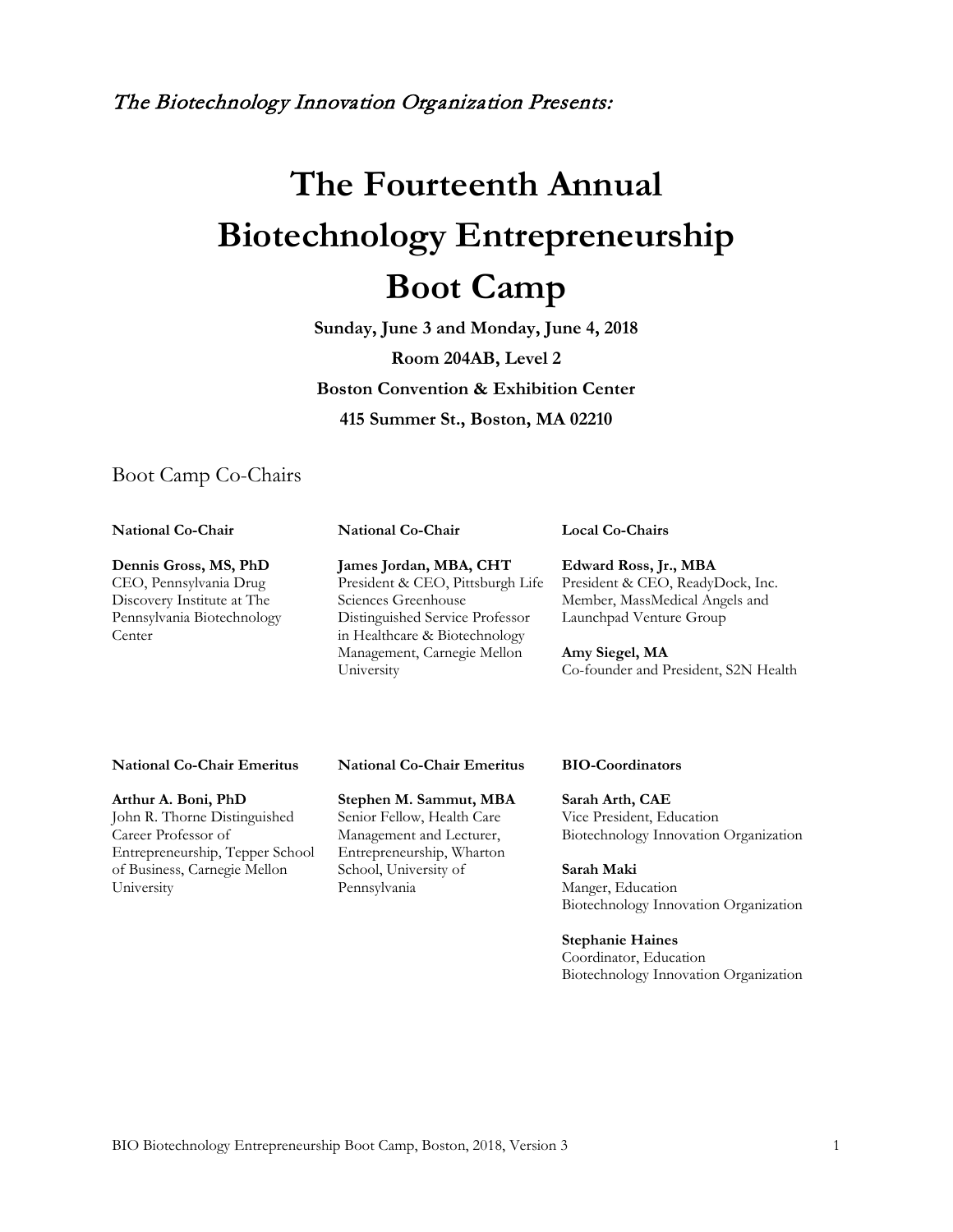## History: The 2005 to 2018 Boot Camps

The Biotechnology Entrepreneurship Boot Camp was founded by Professors Arthur Boni of the Tepper School of Business at Carnegie Mellon, and Steve Sammut of the Wharton School, and by Jeffrey Libson, Partner, Pepper Hamilton LLP and Lecturer at Wharton School Health Care Management Program. The first Boot Camp was launched at the 2005 BIO Industry Organization's Annual Meeting in Philadelphia. The Boot Camp was originally designed as a program for CSOs but is now expanded in scope and design to address a broad range of issues for entrepreneurs more generally. The Boot Camp was created in response to the growing need in the managerial, scientific and academic community to learn about the necessary elements and skills to transform technology and invention into a viable company. The Biotechnology Innovation Organization through its BIO 2005 Academic-Industry Committee ("AI") worked with the founders to develop this unique program to fill this knowledge gap. The insight and energy required for entrepreneurial success can be developed by anyone motivated to think strategically, select projects and plan for expeditious and cost-effective management, understand the requirements of all the involved stakeholders, and oversee the essential components of the commercialization process.

The Boot Camp concept is Philadelphia's legacy gift to BIO and future annual meetings. The intention is that the Boot Camp will travel from year to year to each of the BIO International Convention venues – a veritable "moveable feast." Now in its fourteenth year, the Boot Camp was offered at BIO International Convention's in Chicago in 2006, 2010, and 2013, Boston in 2007 and 2012, Philadelphia in 2005 and 2015. San Diego in 2008, 2014 and 2017, Atlanta in 2009 and Washington, DC in 2011. The creation of the syllabus, the recruitment of faculty, and the faculty's extensive preparation suggested that wherever possible there should be core faculty, i.e., a portion of the faculty from the Philadelphia Boot Camp who would volunteer from year to year. This approach has the added benefit of improving the presentations and the material from year to year as the faculty themselves identify what works, as well as how to teach together. Most of the faculty (and presenting companies), however, is recruited from the host region.

To facilitate and incorporate local participation, local co-chairs are recruited each year. In previous years, Local Co-Chairs were:

#### *Chicago, IL, 2006:*

- Panayiotis P. Constantinides, Ph.D, Principal, Biopharmaceutical & Drug Delivery Consulting
- Elsie Quaite-Randall, Ph.D., MBA Executive Director of the Office of Research Contracts and IP, McMaster University, formerly of Office of Technology Transfer, Argonne National Laboratory

#### *Boston, MA, 2007:*

• Robert Creeden, Partners HealthCare Systems, Inc., Managing Director, Center for Innovative Ventures

#### *San Diego, CA, 2008*

- Kurt A. May, MBA, Assistant Dean, Executive Development Center, Rady School of Management, University of California, San Diego
- Duane J. Roth, Chief Executive Officer and Member of the Board of CONNECT*.*
- Steve Flaim, PhD, FACC, FAHA, Chairman Emeritus, Tech Coast Angels, Director Angel Capital Association

#### *Atlanta, GA, 2009*

- Frank R. Hunt, MS MBA, President, SE bioStrategies, Inc., CEO, PNP Therapeutics, Inc.
- Dennis P. Schafer, CEO, Life Science Management

#### *Chicago, IL, 2010*

- Patrick G. Morand, Managing Director, SWMF Life Science Fund
- Charles B. Hoslet, Managing Director, UW-Madison Office of Corporate Relations
- Allen J. Dines, Assistant Director, Office of Corporate Relations, University of Wisconsin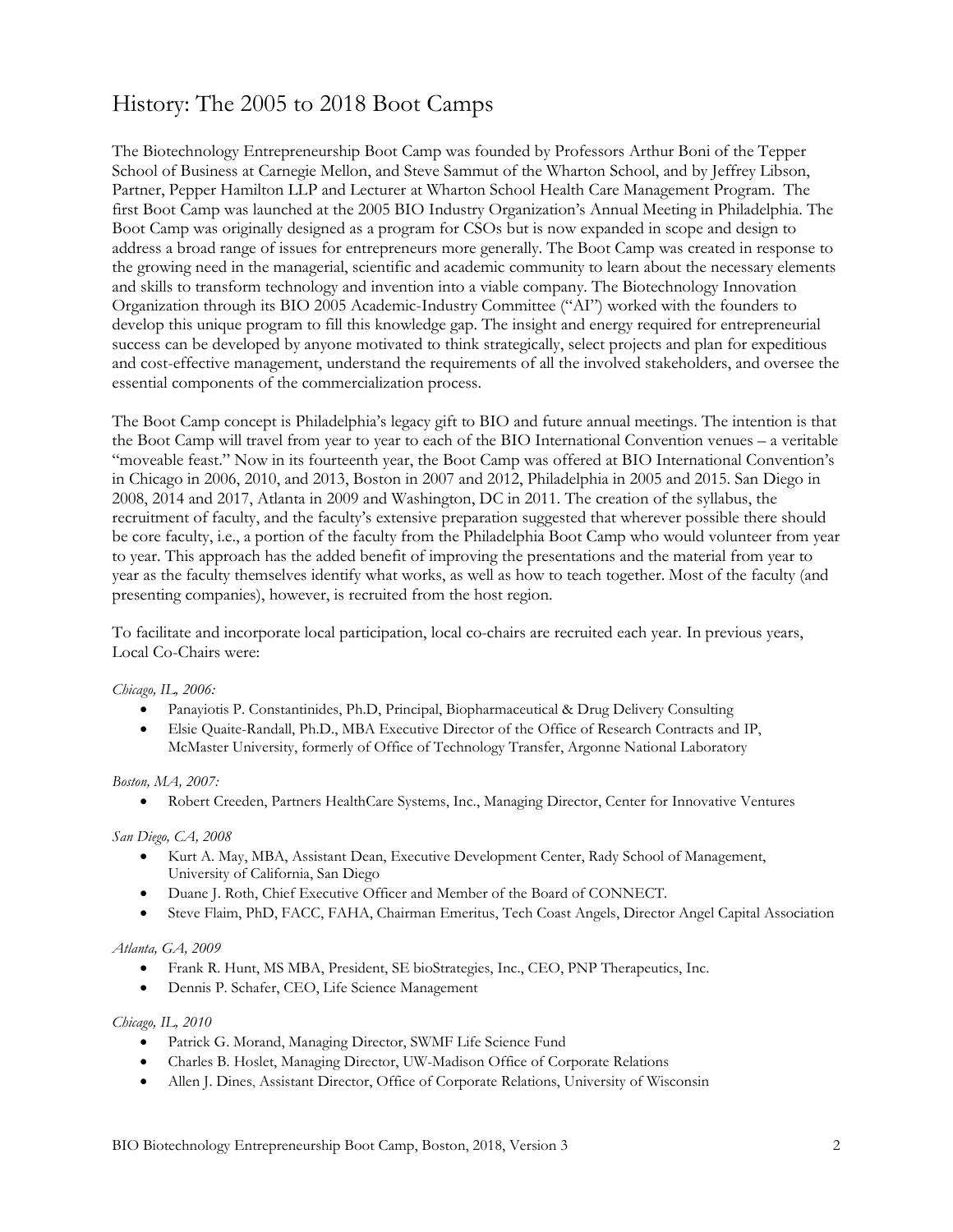#### *Washington, DC, 2011*

- Elana Fine, Director of Venture Investments, Dingman Center for Entrepreneurship, Robert H. Smith School of Business, University of Maryland
- Toby Gordon, Sc.D., Associate Professor, The Johns Hopkins Carey Business School
- Martha J. Connolly, Ph.D., Director, Maryland Industrial Partnerships, University of Maryland

#### *Boston, MA, 2012*

- Ashley J. Stevens, D.Phil. (Oxon), CLP, President, Focus IP Group, LLC and Lecturer, Strategy and Innovation Department, School of Management, Boston University
- Rekha Paleyanda, PhD, Sr. Business Strategy and Licensing Manager, Partners Healthcare

#### *Chicago, IL, 2013*

- Patrick G. Morand, Managing Partner**,** Open Prairie Ventures
- Allen J. Dines, Assistant Director, Office of Corporate Relations & Venture Designer Hybrid Zone X, University of Wisconsin-Madison

#### *San Diego, CA, 2014*

- Kurt A. May, MBA, Co-founder and Chairman, Psynomics Incorporated
- Larry Stambaugh, Founding Principal, Aperçu Partners
- Justin Chakma, Associate Director, Auspex Pharmaceuticals and Thomas, McNerney & Partners, LLC

#### *Philadelphia, PA, 2015*

- Dennis Gross, M.S., Ph.D., CEO, Pennsylvania Drug Discovery Institute at The Pennsylvania Biotechnology Center
- James Jordan, MBA, CHT, Chief Investment Officer, Pittsburgh Life Sciences Greenhouse, Distinguished Service Professor in Healthcare & Biotechnology Management, Carnegie Mellon University
- Alex B. Reitz, PhD., CEO, Fox Chase Chemical Diversity Center, Inc., The Pennsylvania Biotechnology Center

#### *San Francisco, CA 2016*

- Benjamin Chen, Ph.D. Managing Director, Ignatius Transaction Partners
- Moira Gunn, Ph.D. Host, NPR BioTech Nation, Director, Business of Biotechnology Program**,**  Professor, School of Management University of San Francisco

#### *San Diego, CA 2017*

- Steve Flaim, PhD, FACC, FAHA, Chairman Emeritus, Tech Coast Angels, Director Angel Capital Association
- Larry Stambaugh, Founding Principal, Aperçu Partners, Founding Principal, Aperçu Partners, Chairman, Molecular Assemblies, Inc., Chairman, MindXSciences, Inc., LifeTime Director, BioCom, Chairman, ParaNetics

#### *Boston, MA 2018*

- Edward Ross, Jr., MBA, President & CEO, ReadyDock, Inc., Member, MassMedical Angels and Launchpad Venture Group
- Amy Siegel, MA, Co-founder and President, S2N Health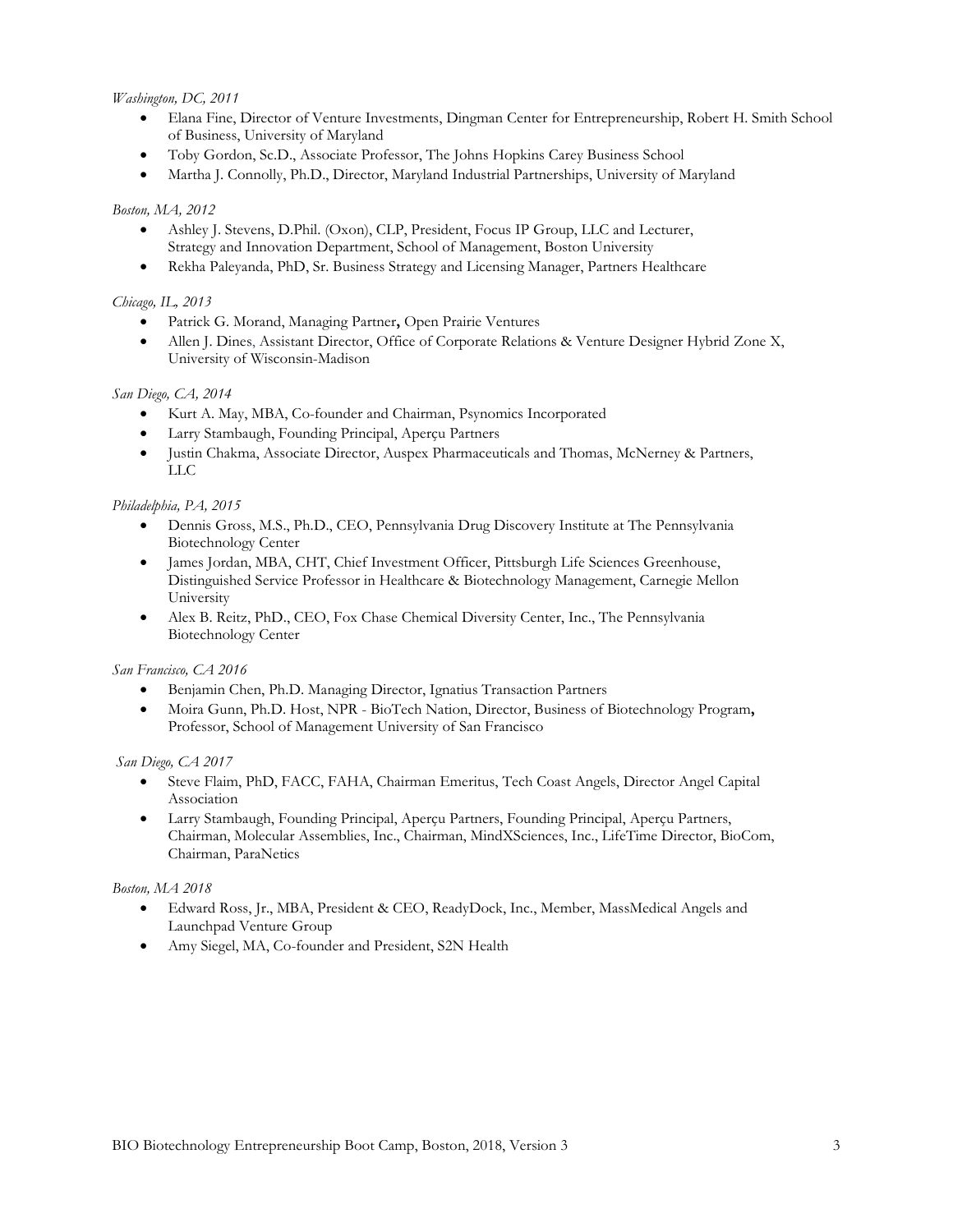| Convention Registration opens at 1:00 PM on Saturday, June 2. Participants in the Boot Camp should obtain their<br>Convention Badges prior to the Boot Camp. |                                                                                                                                                                                                                                                                                                                                                                                                                                                                                                                                                                                                                                                                                                                                                                                                                                                                                      |                                                                                                                                                                                                                                                                                                                                                                                                                                    |
|--------------------------------------------------------------------------------------------------------------------------------------------------------------|--------------------------------------------------------------------------------------------------------------------------------------------------------------------------------------------------------------------------------------------------------------------------------------------------------------------------------------------------------------------------------------------------------------------------------------------------------------------------------------------------------------------------------------------------------------------------------------------------------------------------------------------------------------------------------------------------------------------------------------------------------------------------------------------------------------------------------------------------------------------------------------|------------------------------------------------------------------------------------------------------------------------------------------------------------------------------------------------------------------------------------------------------------------------------------------------------------------------------------------------------------------------------------------------------------------------------------|
| Sunday, June 3, 2018 Program Schedule                                                                                                                        |                                                                                                                                                                                                                                                                                                                                                                                                                                                                                                                                                                                                                                                                                                                                                                                                                                                                                      |                                                                                                                                                                                                                                                                                                                                                                                                                                    |
| $8:00$ AM $\text{-}$<br>8:30 AM                                                                                                                              | <b>Registration &amp; Continental Breakfast</b>                                                                                                                                                                                                                                                                                                                                                                                                                                                                                                                                                                                                                                                                                                                                                                                                                                      |                                                                                                                                                                                                                                                                                                                                                                                                                                    |
| $8:30$ AM -<br>9:00 AM                                                                                                                                       | Opening Remarks, Program Overview of<br>Program and Sponsor Acknowledgments                                                                                                                                                                                                                                                                                                                                                                                                                                                                                                                                                                                                                                                                                                                                                                                                          | National and Local Co-Chairs:<br>James Jordan, MBA, CHT                                                                                                                                                                                                                                                                                                                                                                            |
| $9:00$ AM -<br>9:45 AM                                                                                                                                       | <b>SESSION 1: Keynote Speaker</b><br>Ketan Patel, MD, MBA<br>Partner, F-Prime Capital                                                                                                                                                                                                                                                                                                                                                                                                                                                                                                                                                                                                                                                                                                                                                                                                | Introduced by:<br>James Jordan, MBA, CHT<br>President & CEO, Pittsburgh Life Sciences<br>Greenhouse<br>Distinguished Service Professor in Healthcare &<br>Biotechnology Management, Carnegie Mellon<br>University                                                                                                                                                                                                                  |
| $9:45$ AM -<br>10:45 AM                                                                                                                                      | <b>SESSION 2: Project, Product or</b><br><b>Company: Assessment and Qualification</b><br>of Technologies as a Basis for a Business<br>Startup<br>Forming a company around a technology is<br>relatively easy. Staffing and capitalizing it is<br>another story. Savvy employees, astute venture<br>capitalists and selective prospective strategic<br>partners know that companies without<br>technological "critical mass" sufficient to bring<br>a series of products to the market are<br>unsustainable. This session will provide tools<br>and a contextual framework (the metaphor of<br>a "project, product, or company") as to how<br>technologies can be assessed for capitalization<br>and partnering. The session includes a real-<br>time review of the technology of a new<br>company with intent of recommending<br>commercialization and risk reduction<br>strategies. | <b>Moderator and Lecturer:</b><br>Arthur A. Boni, PhD<br>John R. Thorne Distinguished Career Professor of<br>Entrepreneurship, Tepper School of Business,<br>Carnegie Mellon University<br>Presenter:<br>Mark Tepper, PhD<br>President & Chief Scientific Officer, Corbus<br>Pharmaceuticals Holdings, Inc.<br>Commentators:<br>Edward Ross, Jr., MBA<br>Amy Siegel, MA<br>Dennis Gross, MS, PhD<br>Hank Safferstein, PhD, JD, MBA |
| $10:45$ AM -<br>11:00 AM                                                                                                                                     | <b>Break-out with refreshment for Case</b><br>Discussion followed by group<br>recommendations                                                                                                                                                                                                                                                                                                                                                                                                                                                                                                                                                                                                                                                                                                                                                                                        | Reconvene for group recommendations                                                                                                                                                                                                                                                                                                                                                                                                |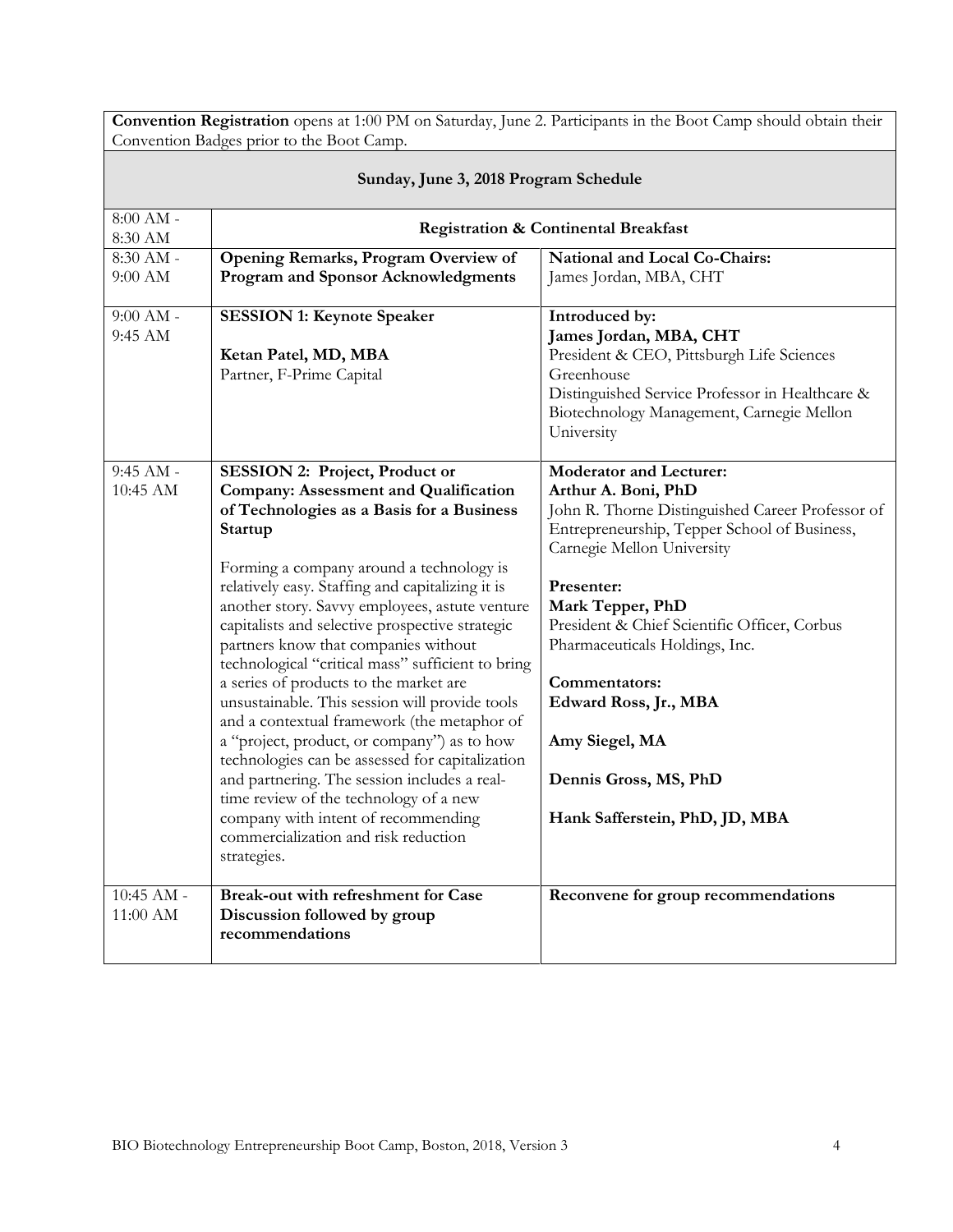| $11:00$ AM -<br>11:45 AM | Session 3: Reimbursement & Pricing<br><b>Strategies</b><br>It is never too early to assess how the market<br>will respond to products, especially as it relates<br>to pricing and reimbursement. Many<br>companies do not address this issue and then<br>run into problems (and potentially failures).<br>This session will address the fundamentals of<br>pharmaceutical pricing and reimbursement<br>strategies.                                                                                                                                                                                       | Moderator:<br>Stephen M. Sammut, MBA<br>Senior Fellow, Health Care Management and<br>Lecturer, Entrepreneurship, Wharton School,<br>University of Pennsylvania<br>Faculty:<br>Robert Wanerman, JD, MPH<br>Partner, Epstein, Becker & Green, PC  |
|--------------------------|----------------------------------------------------------------------------------------------------------------------------------------------------------------------------------------------------------------------------------------------------------------------------------------------------------------------------------------------------------------------------------------------------------------------------------------------------------------------------------------------------------------------------------------------------------------------------------------------------------|-------------------------------------------------------------------------------------------------------------------------------------------------------------------------------------------------------------------------------------------------|
| 11:45 AM -<br>12:30 PM   | <b>SESSION 4: What Every Investigator Must</b><br>Know about IP in Biotechnology Startups<br>The goal of the session is to provide<br>information and insight into the specific issues<br>confronting investigators, entrepreneurs,<br>investors and their patent attorneys.<br>Additionally, the speakers will describe the<br>prevailing treatment by the PTO and the<br>courts of specific issues and implications.                                                                                                                                                                                   | Moderator:<br>Stephen M. Sammut, MBA<br>Senior Fellow, Health Care Management and<br>Lecturer, Entrepreneurship, Wharton School,<br>University of Pennsylvania<br>Faculty:<br>Kathryn Doyle, PhD, JD<br>Partner, Saul Ewing Arnstein & Lehr LLP |
| 12:30 PM -<br>$1:00$ PM  | Lunch                                                                                                                                                                                                                                                                                                                                                                                                                                                                                                                                                                                                    |                                                                                                                                                                                                                                                 |
| $1:00$ PM $-$<br>2:00 PM | <b>SESSION 5: Regulatory Planning for the</b><br>U.S. & Global Market - Implications for<br><b>Strategy and Financing</b><br>This session provides the specific insight into<br>planning for FDA regulations in light of<br>strategy, financial needs, and the concerns of<br>prospective partners and investors.<br>A global clinical trial is frequently used to<br>obtain early first in human data and to reduce<br>clinical trial costs.<br>What are the other advantages of running trials<br>internationally? What are the considerations<br>and the challenges that sponsors might<br>encounter? | Moderator:<br>Dennis Gross, MS, PhD<br>CEO, Pennsylvania Drug Discovery Institute at<br>The Pennsylvania Biotechnology Center<br>Faculty:<br>David T. Lin, PhD<br>Senior Consultant, Biologics Consulting Group,<br>Inc.                        |
| $2:00$ PM $-$<br>2:45 PM | <b>SESSION 6: The R&amp;D - Marketing</b><br>Interface<br>By expanding upon a strategic development<br>tool based upon FDA Guidance called the<br>target product profile (TPP), alignment of R&D,<br>reimbursement, pricing, regulatory, label claim,<br>I.P., marketing and sales strategies are aided.                                                                                                                                                                                                                                                                                                 | <b>Moderator and Speaker:</b><br>James Jordan, MBA, CHT<br>President & CEO, Pittsburgh Life Sciences<br>Greenhouse<br>Distinguished Service Professor in Healthcare &<br>Biotechnology Management, Carnegie Mellon<br>University                |

BIO Biotechnology Entrepreneurship Boot Camp, Boston, 2018, Version 3 5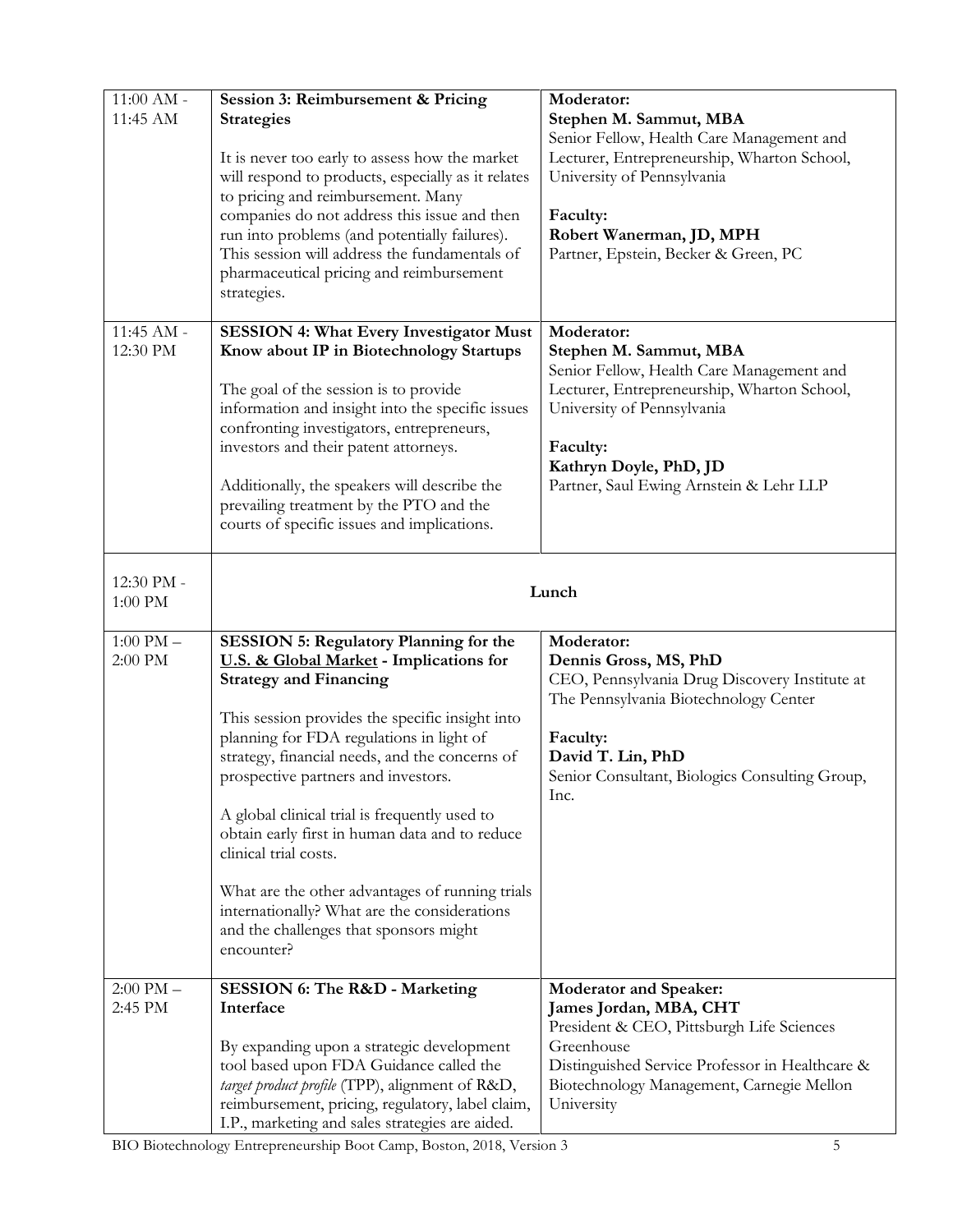|                          | The TPP ensures product strategy and<br>commercialization plan details do not<br>disconnect as resource and technical<br>constraints avail themselves during<br>implementation.                                                                                                                                                                                                                                                                                                                                                                                                                                                                    | Faculty:<br>Thanigavelan Jambulingam, PhD<br>Professor, Pfizer Fellow, Arrupe Research Fellow,<br>Department of Pharmaceutical and Healthcare<br>Marketing, Haub School of Business, Saint<br>Joseph's University                                                                                                                                                                                                                       |
|--------------------------|----------------------------------------------------------------------------------------------------------------------------------------------------------------------------------------------------------------------------------------------------------------------------------------------------------------------------------------------------------------------------------------------------------------------------------------------------------------------------------------------------------------------------------------------------------------------------------------------------------------------------------------------------|-----------------------------------------------------------------------------------------------------------------------------------------------------------------------------------------------------------------------------------------------------------------------------------------------------------------------------------------------------------------------------------------------------------------------------------------|
| 2:45 PM -<br>3:00 PM     | <b>Bio-Break</b>                                                                                                                                                                                                                                                                                                                                                                                                                                                                                                                                                                                                                                   |                                                                                                                                                                                                                                                                                                                                                                                                                                         |
| 3:00 PM -<br>3:45 PM     | <b>SESSION 7: Building an IP Pyramid</b><br>impervious to competitive advancement<br>A patent excludes others from replicating an<br>approach, however that may not equate to an<br>exclusive market position. True exclusivity is<br>creating a competitive position impervious to<br>competitive advancement.<br>The goal of the Intellectual Property<br>Pyramid™ is to understand the exclusivity a<br>patent provides matched with the desired<br>result. What you are trying to understand is the<br>reason the patent exists (the problem it's<br>solving) and then ask yourself if your patent is<br>the only path to achieving that goal. | Moderator:<br>James Jordan, MBA, CHT<br>President & CEO, Pittsburgh Life Sciences<br>Greenhouse<br>Distinguished Service Professor in Healthcare &<br>Biotechnology Management, Carnegie Mellon<br>University<br>Faculty:<br>Raymond A. Miller, JD<br>Partner, Pepper Hamilton LLP<br>Hank Safferstein, PhD, JD, MBA<br>Executive in Residence, Pittsburgh Life Sciences<br>Greenhouse<br>Senior Vice President, Cognition Therapeutics |
| $4:00$ PM $-$<br>4:45 PM | SESSION 8: Building and working with<br>the Board<br>Building and working with a board is a key<br>element for success in entrepreneurial<br>companies. Better boards make better<br>companies. We will cover the best practices<br>and successful principles of a great board and<br>sound corporate governance processes.                                                                                                                                                                                                                                                                                                                        | Moderator:<br>Stephen M. Sammut, MBA<br>Senior Fellow, Health Care Management and<br>Lecturer, Entrepreneurship, Wharton School,<br>University of Pennsylvania<br>Presenter:<br>James Jordan, MBA, CHT<br>President & CEO, Pittsburgh Life Sciences<br>Greenhouse<br>Distinguished Service Professor in Healthcare &<br>Biotechnology Management, Carnegie Mellon<br>University                                                         |
| 4:45 PM -<br>5:30 PM     | <b>SESSION 9: Building an Entrepreneurial</b><br><b>Management Team</b><br>Team building in biotechnology companies is<br>the most challenging task for entrepreneurs,<br>and the backbone of venture capitalists'<br>decision to invest or not to invest. The session<br>provides exploration of the issues in forming<br>an entrepreneurial team of a start-up or early                                                                                                                                                                                                                                                                          | <b>Lecturer and Moderator:</b><br>Arthur A. Boni, PhD<br>John R. Thorne Distinguished Career Professor of<br>Entrepreneurship, Tepper School of Business,<br>Carnegie Mellon University<br>Presenters:<br>Samuel F. Straface, PhD<br>President & CEO, Medrobotics Corporation                                                                                                                                                           |

BIO Biotechnology Entrepreneurship Boot Camp, Boston, 2018, Version 3 6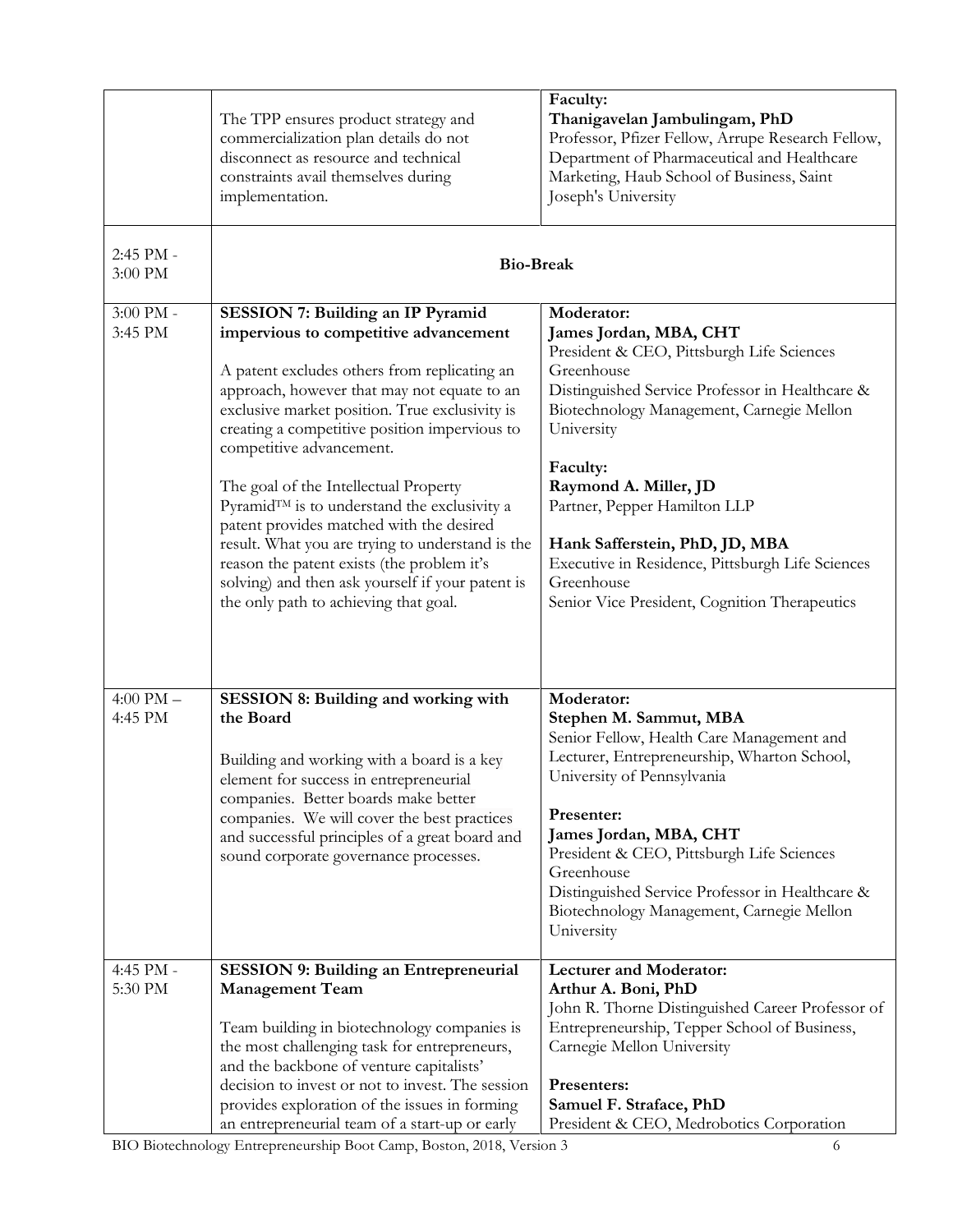|                      | stage company and approaches to successful<br>team formation and management of the team.<br>The panelists represent the perspective of a<br>CEO and a venture capitalist who built the<br>management team of local company. | Mark A. Peters, MBA, CPA<br>Chief Financial Officer and Treasurer,<br>Medrobotics Corporation<br>Faculty:                                                                        |
|----------------------|-----------------------------------------------------------------------------------------------------------------------------------------------------------------------------------------------------------------------------|----------------------------------------------------------------------------------------------------------------------------------------------------------------------------------|
|                      |                                                                                                                                                                                                                             | Edward Ross, Jr., MBA<br>President & CEO, ReadyDock, Inc.<br>Member, MassMedical Angels and Launchpad<br>Venture Group<br>Amy Siegel, MA<br>Co-founder and President, S2N Health |
| 5:30 PM -<br>7:00 PM |                                                                                                                                                                                                                             | <b>Networking Reception</b>                                                                                                                                                      |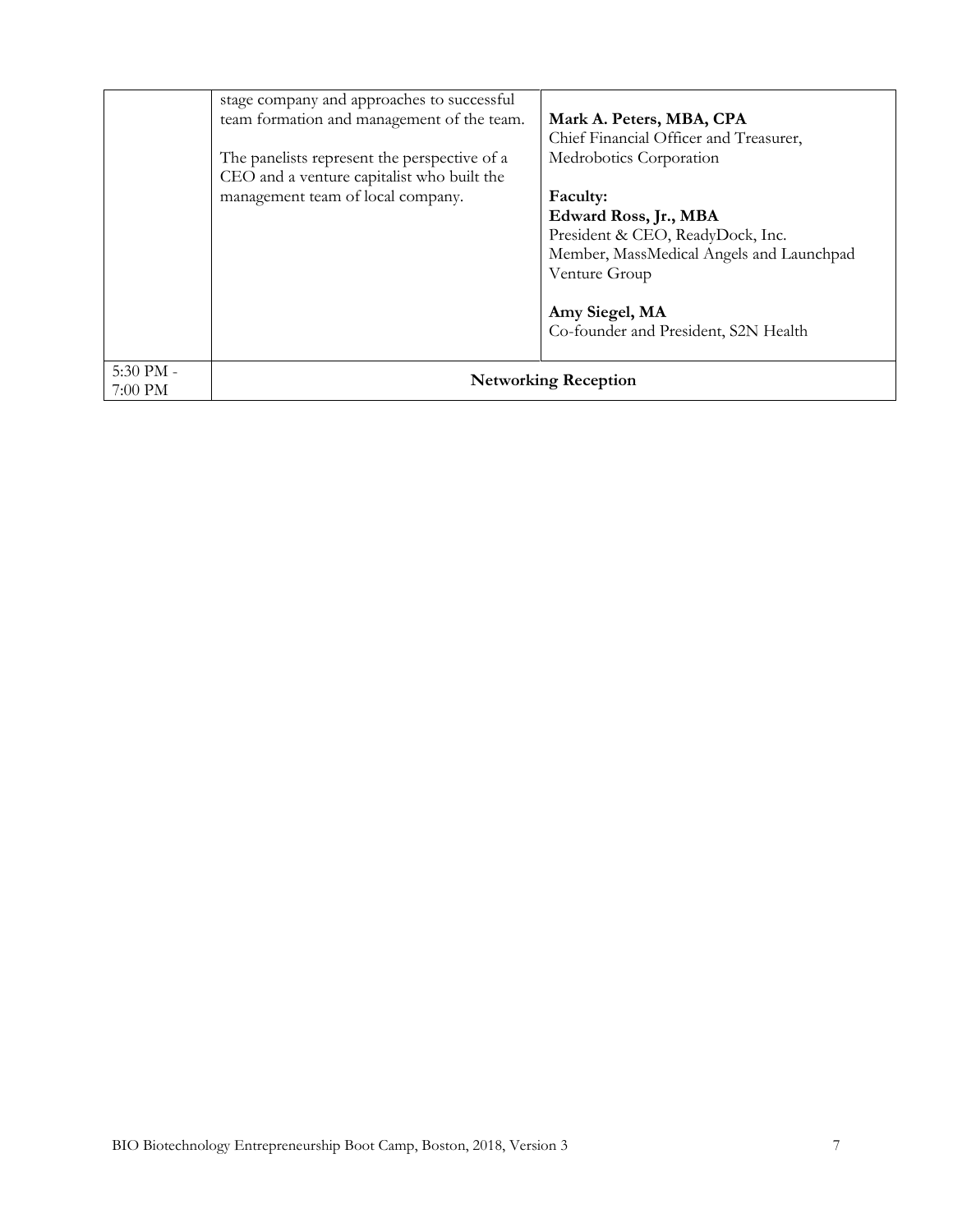| Monday, June 4, 2018 Program Schedule |                                                                                                                                                                                                                                                                                                                                                                                                                                                                                                                                                                                                                                                                                                                                                                                                                                                                                                                                                                                                                                                                                                                                                        |                                                                                                                                                                                         |
|---------------------------------------|--------------------------------------------------------------------------------------------------------------------------------------------------------------------------------------------------------------------------------------------------------------------------------------------------------------------------------------------------------------------------------------------------------------------------------------------------------------------------------------------------------------------------------------------------------------------------------------------------------------------------------------------------------------------------------------------------------------------------------------------------------------------------------------------------------------------------------------------------------------------------------------------------------------------------------------------------------------------------------------------------------------------------------------------------------------------------------------------------------------------------------------------------------|-----------------------------------------------------------------------------------------------------------------------------------------------------------------------------------------|
| 8:30 AM -<br>9:00 AM                  | <b>Registration &amp; Continental Breakfast</b>                                                                                                                                                                                                                                                                                                                                                                                                                                                                                                                                                                                                                                                                                                                                                                                                                                                                                                                                                                                                                                                                                                        |                                                                                                                                                                                         |
| $9:00$ AM -<br>9:40 AM                | <b>SESSION 10: The Business Plan and Pitch</b><br><b>Book in the Fund Raising Process</b><br>Experienced entrepreneurs and their investors<br>openly recognize that within a year of<br>operating, few companies resemble their<br>original business plan. Business plans and the<br>accompanying pitch, however, provide the<br>starting point of a shared vision and evidence<br>that the founding team can reach a consensus<br>in the business and technology development<br>planning process and the resources required to<br>meet critical milestones. The session provides<br>a framework for developing a pitch to<br>investors/partners, and the essentials of a<br>business plan.                                                                                                                                                                                                                                                                                                                                                                                                                                                            | <b>Moderator and Lecturer:</b><br>Arthur A. Boni, PhD<br>John R. Thorne Distinguished Career Professor of<br>Entrepreneurship, Tepper School of Business,<br>Carnegie Mellon University |
| $9:40$ AM $-$<br>$10:00$ AM           | <b>SESSION 11: Leveraging Resources of</b><br>Partners to Optimize Value Creation and<br>Capture<br>The Business Model contains all elements<br>required by a firm to create, deliver and<br>capture value. In developing and validating<br>the business model elements, the firm can<br>leverage the resources and channels of<br>partners across the value chain, and share the<br>value created and delivered with others.<br>Creative partnering can be used to reduce the<br>risk profile, and also reduce capital<br>requirements for the firm as it evolves thru the<br>commercialization, testing and go-to-market<br>phases. In the last decade or so, this open<br>innovation approach has been used extensively<br>in the biopharma and medtech community to<br>commercialize using both internal and external<br>resources. In effect the firm "rents" elements<br>of the business model from others. This<br>session is designed to introduce and rationalize<br>"Open Innovation 101" for early-stage<br>companies and complements the Lean Startup<br>model to more efficiently validate<br>product/market fit via creative partnering. | <b>Moderator and Lecturer:</b><br>Arthur A. Boni, PhD<br>John R. Thorne Distinguished Career Professor of<br>Entrepreneurship, Tepper School of Business,<br>Carnegie Mellon University |
| 10:00 AM-<br>10:15 AM                 |                                                                                                                                                                                                                                                                                                                                                                                                                                                                                                                                                                                                                                                                                                                                                                                                                                                                                                                                                                                                                                                                                                                                                        | <b>Break-out with refreshment for Group Discussions</b>                                                                                                                                 |
| $10:15$ AM -<br>10:45 AM              | <b>SESSION 12: Group &amp; Presentations</b><br>BIO Biotechnology Entrepreneurship Boot Camp, Boston, 2018, Version 3                                                                                                                                                                                                                                                                                                                                                                                                                                                                                                                                                                                                                                                                                                                                                                                                                                                                                                                                                                                                                                  | Moderator:<br>Stephen M. Sammut, MBA<br>8                                                                                                                                               |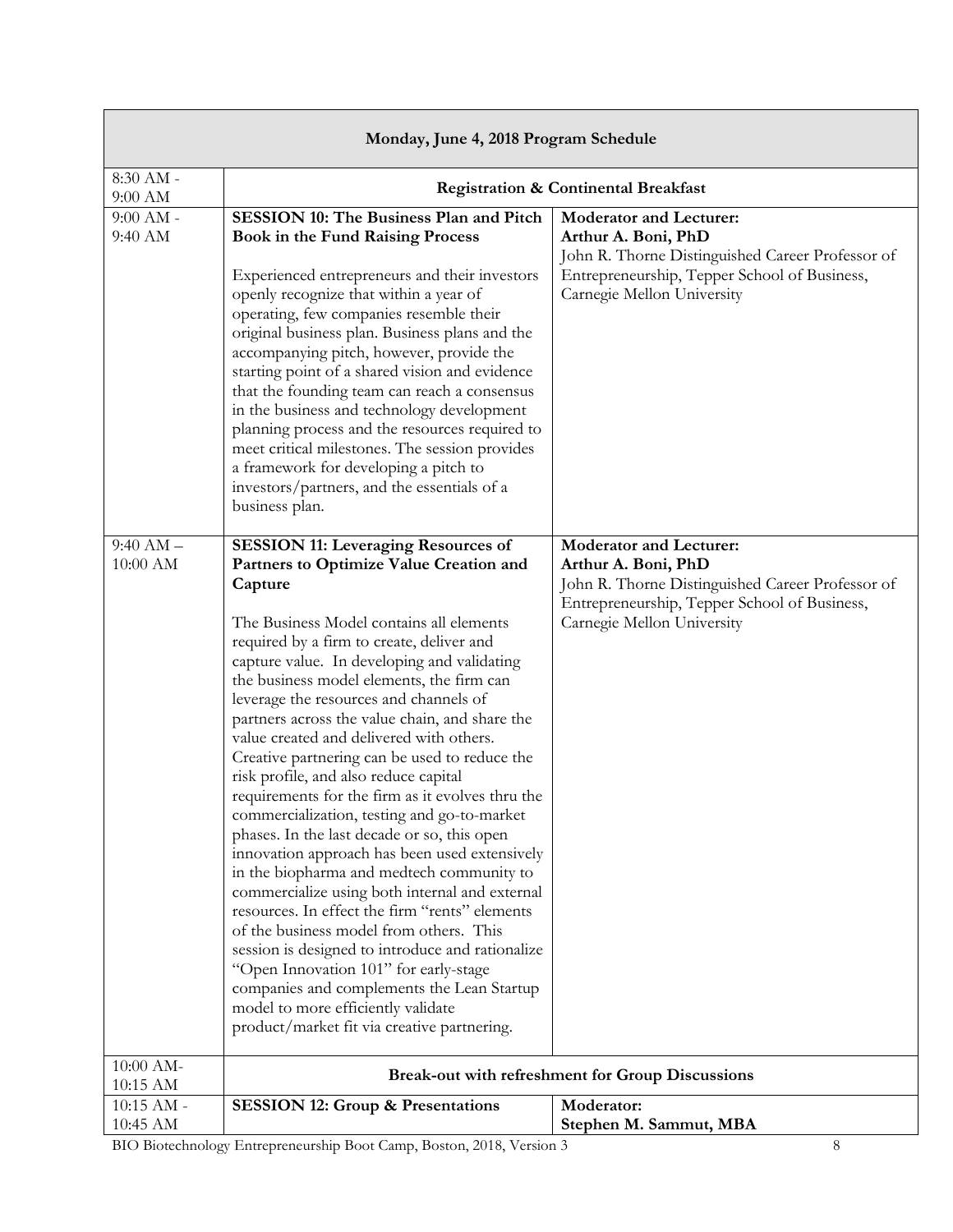|                           | Utilizing the worksheet provided, students will<br>discuss and identify the areas where<br>partnerships could either accelerate, de-risk or<br>deepen domain relationships. Utilizing group<br>discussions, gather potential partners and<br>introductions.<br>Two volunteers will take 15 minutes each to<br>discuss their strategies.                                                                                                                                                                                                                                                                   | Senior Fellow, Health Care Management and<br>Lecturer, Entrepreneurship, Wharton School,<br>University of Pennsylvania                                                                                                                                                                                                                                                                                                                                                                          |
|---------------------------|-----------------------------------------------------------------------------------------------------------------------------------------------------------------------------------------------------------------------------------------------------------------------------------------------------------------------------------------------------------------------------------------------------------------------------------------------------------------------------------------------------------------------------------------------------------------------------------------------------------|-------------------------------------------------------------------------------------------------------------------------------------------------------------------------------------------------------------------------------------------------------------------------------------------------------------------------------------------------------------------------------------------------------------------------------------------------------------------------------------------------|
| $10:45$ AM -<br>11:45 AM  | <b>SESSION 13: Capitalization of your</b><br>Venture<br>A start-up requires the continuous alignment<br>of customer, investor and acquirer's objectives<br>and concerns. Investors fund the journey, and<br>a poorly planned and ill-provisioned journey<br>increases the probability of failure.<br>This discussion will center around the<br>customer (who in this case is the investor) so<br>students can understand their needs, timing<br>and investment criteria.<br>- Non-Dilutive Funding - NIH<br>- Angels<br>- Corporate Venture Capital<br>- Venture Capital<br>- Corporate Partners          | Moderator:<br>Edward Ross, Jr., MBA<br>President & CEO, ReadyDock, Inc.<br>Member, MassMedical Angels and Launchpad<br>Venture Group<br>Faculty:<br>Steven M. Ferguson, MBA, CLP<br>Deputy Director, Licensing and Entrepreneurship,<br>National Institutes of Health<br>Benjamin Chen, PhD<br>Managing Partner, Ignatius Transaction Partners<br>James Foley, PhD<br>CEO Aqua Partners, former head of Business<br>Development, Bristol Myers Squibb<br>David Smith, JD<br>Pepper Hamilton LLP |
| 11:45 AM -<br>12:30 PM    |                                                                                                                                                                                                                                                                                                                                                                                                                                                                                                                                                                                                           | Lunch Box in Room                                                                                                                                                                                                                                                                                                                                                                                                                                                                               |
| $12:30$ PM $-$<br>1:30 PM | <b>SESSION 14: Pre-seed/Seed Funding</b><br>Pitch<br>The facilitator will give a brief introduction on<br>the phases of private equity funding.<br>Companies need to be aware of the<br>expectations of investors for each phase, and<br>also learn to handle objections. For example, if<br>a pre-seed funder is asking you for human<br>data, they either aren't a pre-seed funder or<br>they are using the objection to avoid investing<br>or providing feedback.<br>In this segment two companies will present<br>their investor pitch and receive feedback<br>appropriate to their investment phase. | Moderator:<br>Edward Ross, Jr., MBA<br>President & CEO, ReadyDock, Inc.<br>Member, MassMedical Angels and Launchpad<br>Venture Group<br>Presenters:<br>Ed Goluch, MS, PhD<br>Founder and President, QSM Diagnostics<br><b>Isaac Stoner, MBA</b><br>President and COO, Octagon Therapeutics<br>Faculty:<br>Benjamin Chen, PhD<br>Managing Partner, Ignatius Transaction Partners<br>James Foley, PhD<br>CEO Aqua Partners, former head of Business<br>Development, Bristol Myers Squibb          |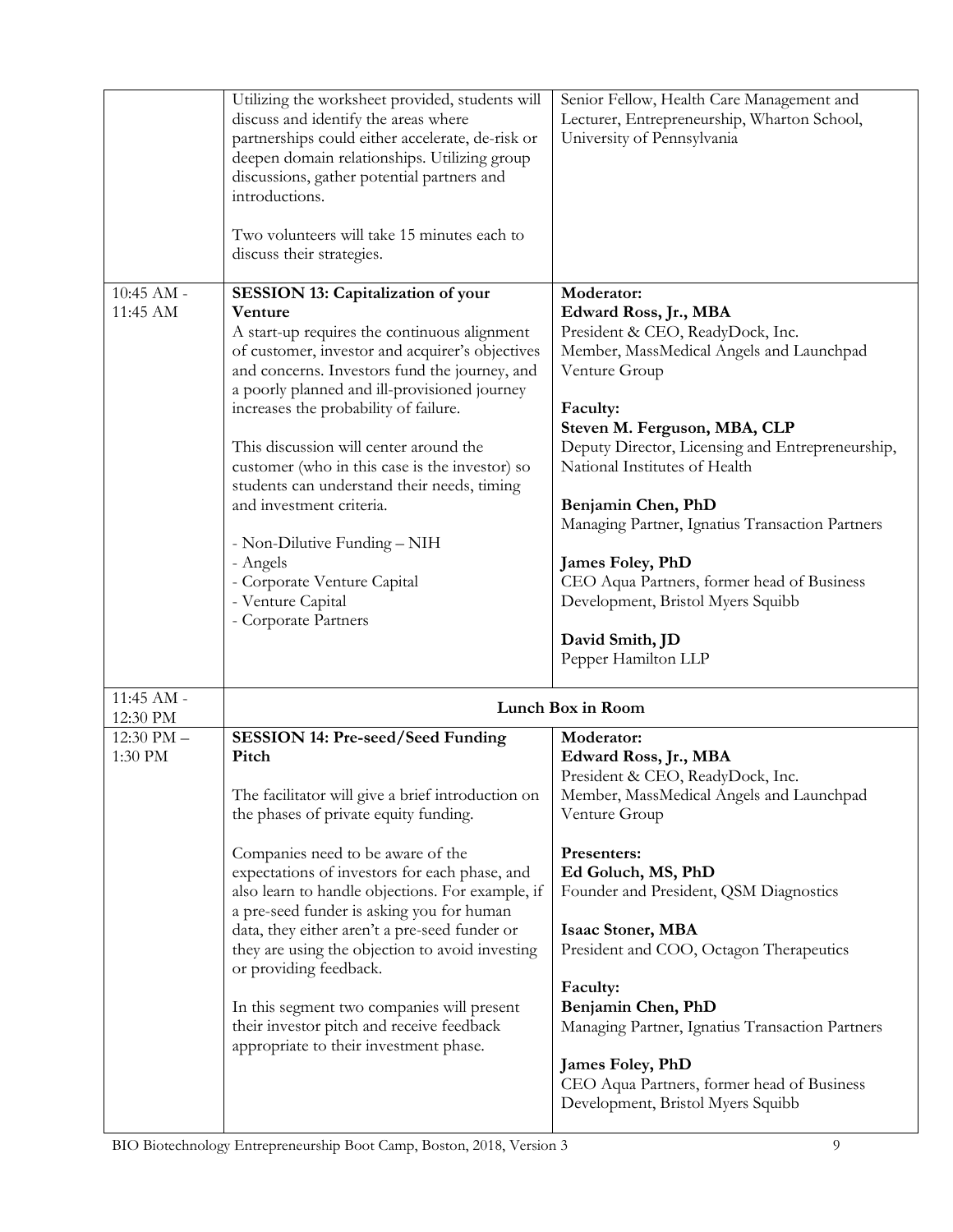|                          |                                                                                                                                                                                                                                                                                                                                                                                                                                                                                                  | Amy Siegel, MA<br>Co-founder and President, S2N Health                                                                                                                                                                                                                                                                                                                                                                                                                                                                                                         |
|--------------------------|--------------------------------------------------------------------------------------------------------------------------------------------------------------------------------------------------------------------------------------------------------------------------------------------------------------------------------------------------------------------------------------------------------------------------------------------------------------------------------------------------|----------------------------------------------------------------------------------------------------------------------------------------------------------------------------------------------------------------------------------------------------------------------------------------------------------------------------------------------------------------------------------------------------------------------------------------------------------------------------------------------------------------------------------------------------------------|
|                          |                                                                                                                                                                                                                                                                                                                                                                                                                                                                                                  |                                                                                                                                                                                                                                                                                                                                                                                                                                                                                                                                                                |
| $1:30$ PM $-$<br>2:00 PM | <b>SESSION 15: Defining your Exit Triggers</b><br>Running out of cash can be caused by a poorly<br>planned and ill-provisioned journey. Startups<br>frequently run out of cash when they mis-plan<br>their exit. This discussion will offer you a tool<br>to aid in your planning.                                                                                                                                                                                                               | Lecturer:<br>James Jordan, MBA, CHT<br>President & CEO, Pittsburgh Life Sciences<br>Greenhouse<br>Distinguished Service Professor in Healthcare &<br>Biotechnology Management, Carnegie Mellon<br>University                                                                                                                                                                                                                                                                                                                                                   |
| $2:00$ PM $-$<br>3:00 PM | <b>SESSION 16: Early-Stage Funding Pitch</b><br>Early-stage valuation points are frequently<br>aligned with Phase II clinical trial inflection<br>points from an investor perspective.<br>Additionally, the probability of strategic<br>investors and a milestone based exit are<br>available. This requires a pitch that satisfies a<br>broader audience.<br>In this segment, two companies will present<br>their investor pitch and receive feedback<br>appropriate to their investment phase. | Moderator:<br>Amy Siegel, MA<br>Co-founder and President, S2N Health<br>Presenters:<br>Jeff Behrens, MS, MBA<br>President and CEO, Siamab Therapeutics, Inc.<br>Ashley Kalinauskas, MS<br>Founder and CEO, Torigen Pharmaceuticals, Inc.<br>Faculty:<br>Benjamin Chen, PhD<br>Managing Partner, Ignatius Transaction Partners<br>James Foley, PhD<br>CEO Aqua Partners, former head of Business<br>Development, Bristol Myers Squibb<br>Edward Ross, Jr., MBA<br>President & CEO, ReadyDock, Inc.<br>Member, MassMedical Angels and Launchpad<br>Venture Group |
| 3:00 PM -<br>3:15 PM     | <b>Break-out with refreshment for Group Discussions</b>                                                                                                                                                                                                                                                                                                                                                                                                                                          |                                                                                                                                                                                                                                                                                                                                                                                                                                                                                                                                                                |
| $3:15$ PM $-$<br>3:45 PM | <b>SESSION 17: Group &amp; Presentations</b><br>Utilizing the feedback given during the two<br>investor pitches, students will discuss and<br>identify areas of improvement in their pitches.<br>Two volunteers will take 15 minutes each to<br>discuss their strategies.                                                                                                                                                                                                                        | Moderator:<br>Stephen M. Sammut, MBA<br>Senior Fellow, Health Care Management and<br>Lecturer, Entrepreneurship, Wharton School,<br>University of Pennsylvania                                                                                                                                                                                                                                                                                                                                                                                                 |
| $3:45$ PM $-$<br>4:30 PM | SESSION 18: Working with the Media:<br><b>Thoughts for Bio-Entrepreneurs</b>                                                                                                                                                                                                                                                                                                                                                                                                                     | Lecturer:<br>Moira A Gunn, PhD<br>Host, NPR - BioTech Nation<br>Director, Business of Biotechnology Program<br>Professor, School of Management, University of San<br>Francisco                                                                                                                                                                                                                                                                                                                                                                                 |
| 4:30 PM $-$<br>6:00 PM   | <b>SESSION 19: Capitalization of the Venture</b><br>- Mechanics                                                                                                                                                                                                                                                                                                                                                                                                                                  | Moderator:<br>Dennis Gross, MS, PhD                                                                                                                                                                                                                                                                                                                                                                                                                                                                                                                            |

BIO Biotechnology Entrepreneurship Boot Camp, Boston, 2018, Version 3 10